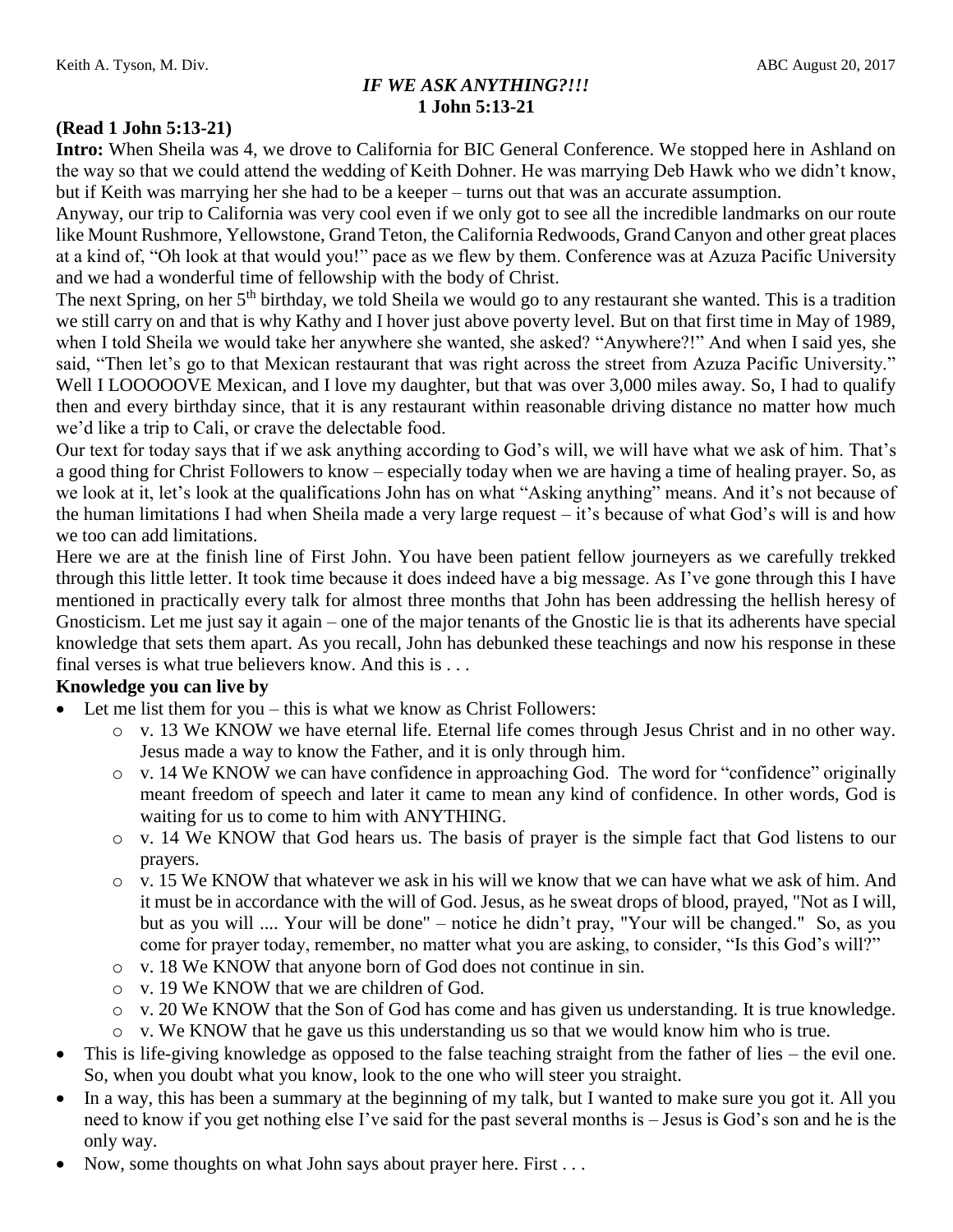### **Obedience is a condition of prayer**

 John told us earlier in the letter, *Dear friends, if our hearts do not condemn us, we have confidence before God and receive from him anything we ask, because we keep his commands and do what pleases him.* 1 John 3:21-22 Look at that, we receive whatever we ask because we keep his commandments. So, remaining in Christ is a condition of prayer. He records Jesus in another place as saying, that if we abide in him and his words abide in us, we will ask what we will and it will be done for us (John 15:7).

### **Prayer is not just talking to God, more so it is listening to him.**

- C. H. Dodd writes: "*Prayer rightly considered is not a device for employing the resources of omnipotence to fulfil our own desires, but a means by which our desires may be redirected according to the mind of God, and made into channels for the forces of his will.*"
- George Mueller wrote, "*Prayer is not overcoming God's reluctance. It is laying hold of God's willingness.*"
- And while it seems like a no-brainer, we need to constantly be reminded ...

## **Prayer must never be selfish.**

- That's why as John talks about this amazing gift of prayer he goes on to single out for special attention the prayer of intercession for the wayward person who needs praying for – it is not prayer for ourselves; it is prayer for others. Oh yes, we need to pray for ourselves, but NEVER to the exclusion of others.
- John points out the person who is straying. Yes, pray for the ill and pray for your own ills, but pray for the person who is struggling and losing the battle with sin? We need to pray for them too!
- But it doesn't end there. Just because we have prayed for that person does not mean our job is complete. Work to bring your prayers to fruition. If you see a person walking down the wrong path, seek to bring them back. If your friend was walking toward a cliff and you knew they would fall to their death if you didn't stop them, you'd do all you could to prevent it, right? Talk to God about the person and then talk to the person about himself.
- One commentator pointed out the fact that prayer can be limited, using the example that we might pray for a sick person, but if that person disregards the wise counsel of doctors or even simple common sense, and continues in an unhealthy lifestyle, our prayer will be frustrated.
- And now, you've probably been wondering. In fact, I've already been asked about it ...

## **What does sin that leads to death mean?**

- We've always been taught that sin is sin, right? So, what gives here? William Barclay points out that Jewish tradition taught that there were two kinds of sins. He writes, "*There were the sins which a man committed unwittingly or, at least, not deliberately. On the other hand, there were the sins of the high hand and the haughty heart, the sins which a man deliberately committed, the sins in which he defiantly took his own way in spite of the known will of God for him*." He goes on to point out that the sacrifices brought for unwitting sins were effective in bringing atonement, but for the sin of rebellion (which is essentially what deliberate and haughty sin is), rendered sacrifices worthless. I would add that the problem is ongoing, unrepentant rebellion. Such a person would not be interested in bringing a sacrifice.
- What I'm saying is, rebellion is the sin that leads to death.
	- o When Jesus was taken from the Garden of Gethsemane it was because he was betrayed by Judas. We look with disdain on Judas. He's the one who got Jesus killed right? Right, in a way. Later he experienced horrific remorse and took the 30 pieces of silver he has sold his Lord out for and through it at the feet of Jesus's accusers. Then he went and hanged himself.
	- o A few hours later, in the courtyard of the high priest's house while the joke of a trial was going on inside, Peter denied that he was Jesus's friend three times. Just like Judas, he experienced horrific remorse. The scripture says that he went out and wept bitterly. Did he go kill himself? No, he stuck it out and in the end Jesus graciously restored him. He dealt with his sin – Judas did not. Dealing with your sin leads to restoration, rebellion leads to eternal death.
- It is also suggested often that the very thing John has been arguing about all through this letter, the fact that false teachers we saying that Jesus never came in the flesh and that he was not God the son. In fact, he calls these teachers the antichrist. (1 John 4:3). Once again, this is a case of open, persistent rebellion. You cannot